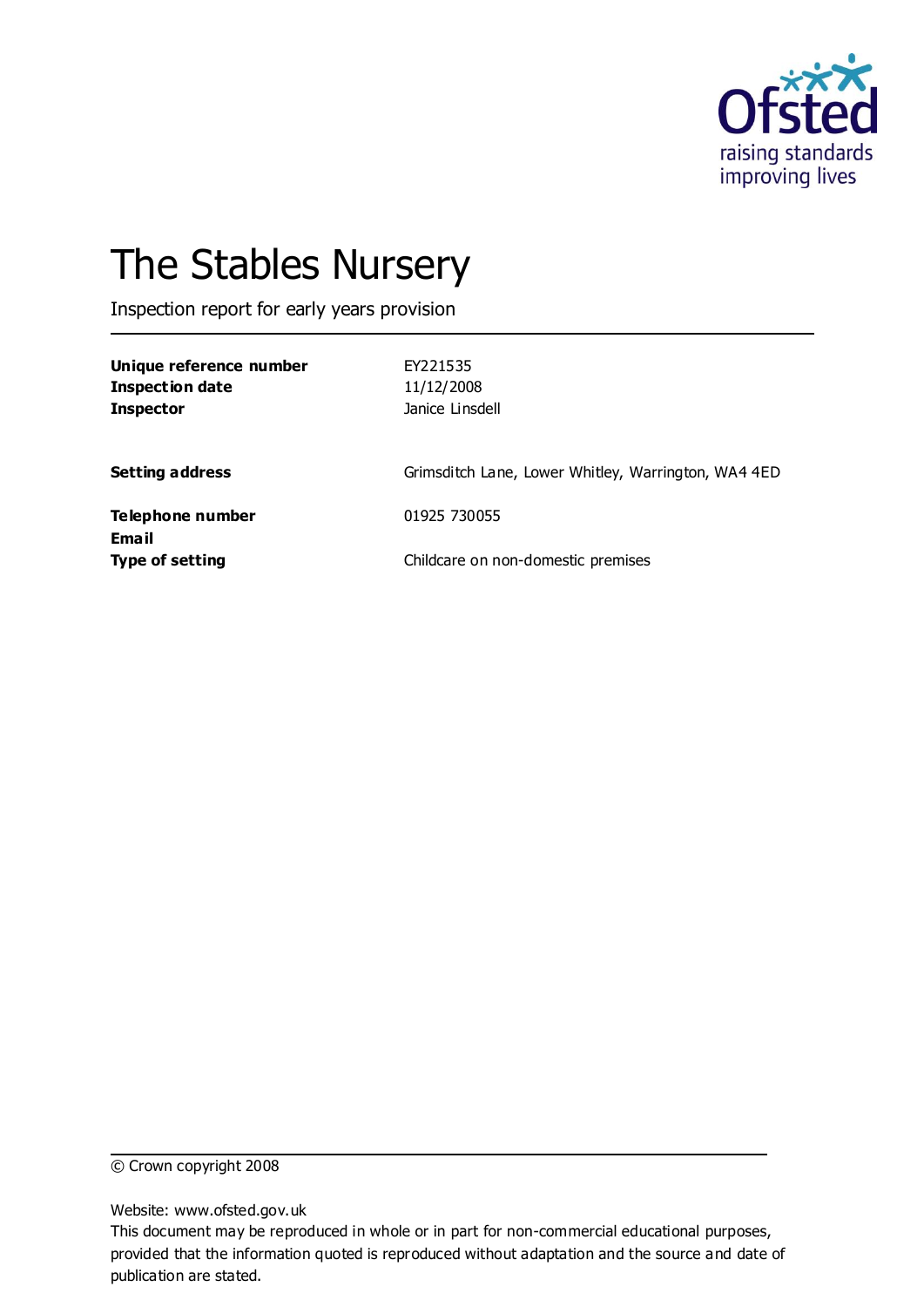## **Introduction**

This inspection was carried out by Ofsted under Sections 49 and 50 of the Childcare Act 2006 on the quality and standards of the registered early years provision. 'Early years provision' refers to provision regulated by Ofsted for children from birth to 31 August following their fifth birthday (the early years age group). The registered person must ensure that this provision complies with the statutory framework for children's learning, development and welfare, known as the *Early* Years Foundation Stage.

The report includes information on any complaints about the childcare provision which Ofsted has received since the last inspection or registration whichever is the later, which require Ofsted or the provider to take action in Annex C.

The provider must provide a copy of this report to all parents with children at the setting where reasonably practicable. The provider must provide a copy of the report to any other person who asks for one, but may charge a fee for this service (The Childcare (Inspection) Regulations 2008 regulations 9 and 10).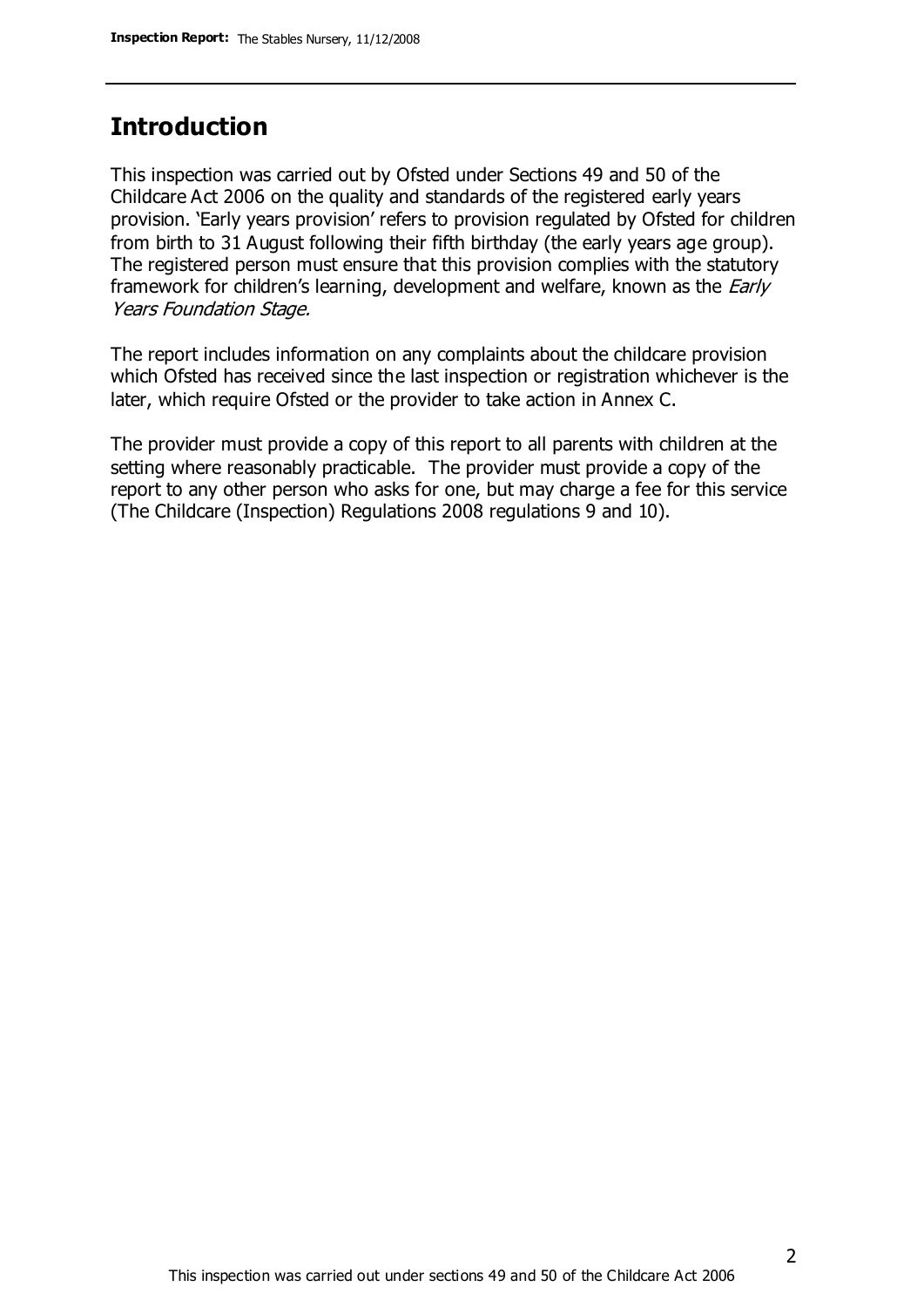# **Description of the setting**

The Stables Nursery School is one of four nurseries run by Kids Academy Nursery Group Limited. It opened in 2002 and operates from a converted building situated in the Lower Whitley area of Cheshire. Children are cared for within four rooms located on two floors. There is a secure area available for outdoor play. A maximum of 61 children may attend the nursery at any one time. It is open five days a week from 07.30 to 18.30 all year round. Children attend from the local and surrounding areas.

There are currently 90 children on roll within the Early Years Foundation Stage (EYFS). There are no children attending with learning difficulties or disabilities, or children who speak English as an additional language.

The nursery employs 13 staff including the manager. Of these, nine staff are qualified to level 3 in early years and three staff are qualified to level 2. The remaining staff member is working towards a recognised qualification. In addition, the nursery employs a cook, a maintenance team and two senior managers. The nursery receives support from the local authority early years advisory team and has achieved 'Investors In People' status.

### **Overall effectiveness of the early years provision**

Children make good progress in their learning and development. Their welfare and security is of paramount importance and this is reflected in the thorough safeguarding procedures and extensive risk assessments in place. Key strengths of the setting are partnership with parents and leadership and management, which greatly benefits the children's welfare and creates a welcoming and inclusive environment for children and their families. Minor areas for improvement include the children's toilets and the ongoing arrangements for self-evaluation. The dedicated management team strive to achieve high standards in the nursery and receive various awards in recognition of their efforts. This shows an excellent commitment to continuous improvement.

# **What steps need to be taken to improve provision further?**

To further improve the early years provision the registered person should:

- review children's access to the toilets to ensure their privacy and dignity is respected
- further enhance systems for evaluatng the quality of the setting and identifying areas for improvement, for example, by using the Ofsted selfevaluation form (SEF).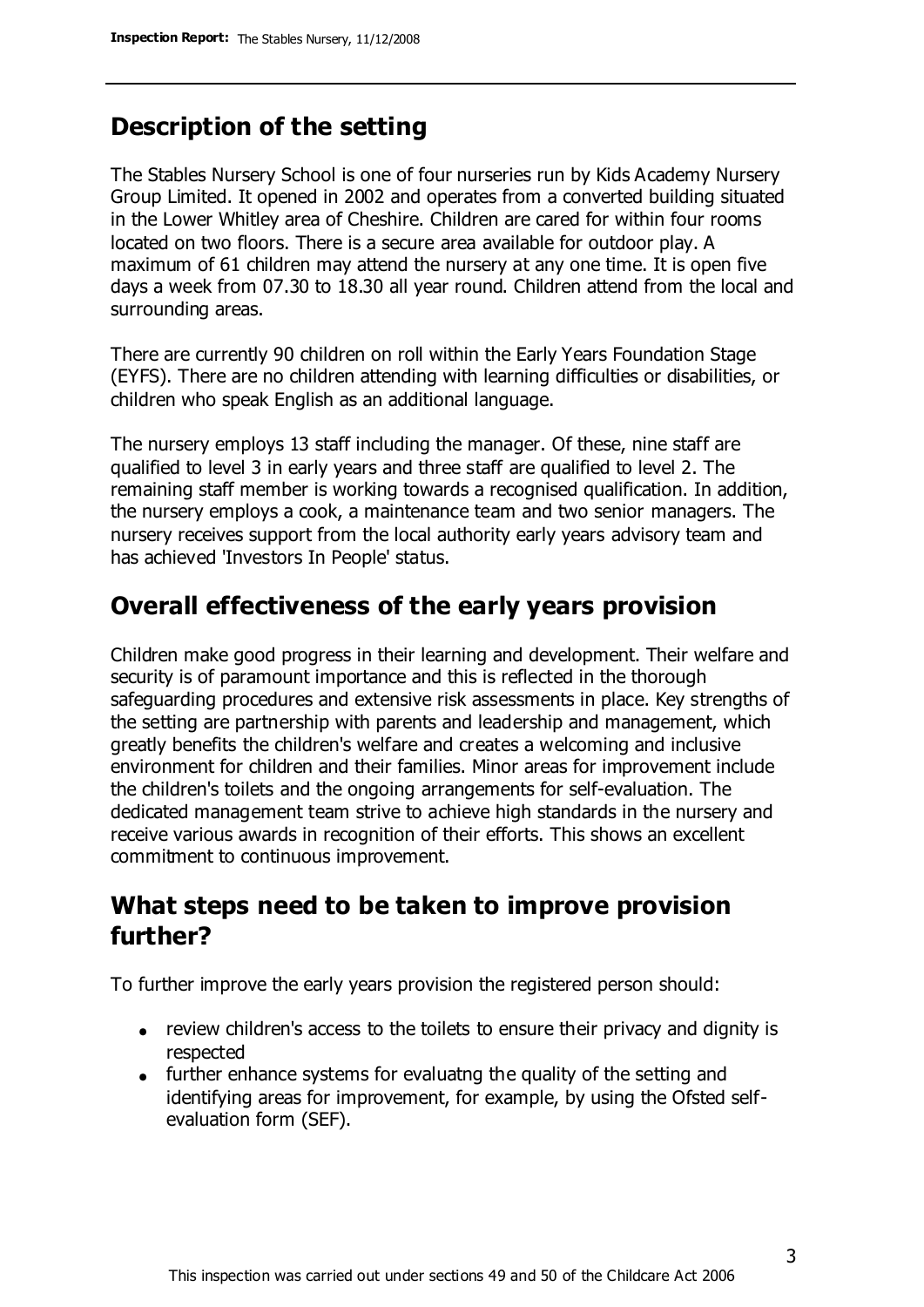# **The leadership and management of the early years provision**

The management of the setting is a real strength and significantly enhances the children's care and education. Managers are very enthusiastic and show an excellent commitment to ongoing professional development; receiving a national award to acknowledge their achievements. As a result, staff attend an extensive range of training in core areas, such as EYFS, health and safety, child protection and equality. The SEF has not yet been completed, however there are some highly effective systems in place to monitor quality and standards in the nursery, such as formal reviews, half yearly appraisals and monthly direct observations of staff practice. This helps to clearly identify strengths and any future training needs.

Staff are well qualified and experienced. They work very effectively as a team and have designated areas of responsibility, for example, for health and safety, behaviour and equality. Staff organise the learning environment extremely well to ensure activities are accessible to all children, providing an inclusive and welcoming service. Robust safeguarding procedures and very comprehensive risk assessments ensure high priority is given to children's safety and protection. All recommendations from the last inspection have been addressed, with many additional improvements made to further enhance children's safety and security. Required policies and procedures are available and reviewed on a regular basis to ensure that they are effective and inclusive for all.

Staff establish strong links with other providers, such as local schools and work closely with the area pedagogue to promote continuity and progression in children's learning. Great emphasis is placed on parental involvement and there are many highly effective arrangements in place to engage with parents and fully involve them in all aspects of the children's learning. For example, staff organise parents evenings every six months and produce detailed reports on children's progress. They provide extensive information and resource packs so that parents can support children's learning at home, which contributes significantly to children's ongoing development. Parents are extremely complimentary about the operation of the nursery, expressing many positive comments about the staff and the welcoming and secure environment.

# **The quality and standards of the early years provision**

Staff demonstrate a good understanding of effective early years practice. They explain how they use their knowledge from training, such as 'letters and sounds' to support children's language and word recognition. The arrangements for establishing children's starting points are informal and generally based on discussions with parents about children's interests. Staff use this information and consider children's proposed next steps to plan a variety of activities that meet their individual learning needs. They consistently complete developmental records to track children's progress towards the early learning goals. Regular observations are carried out and used to inform planning, but some focussed observations lack purpose and are not always evaluated effectively.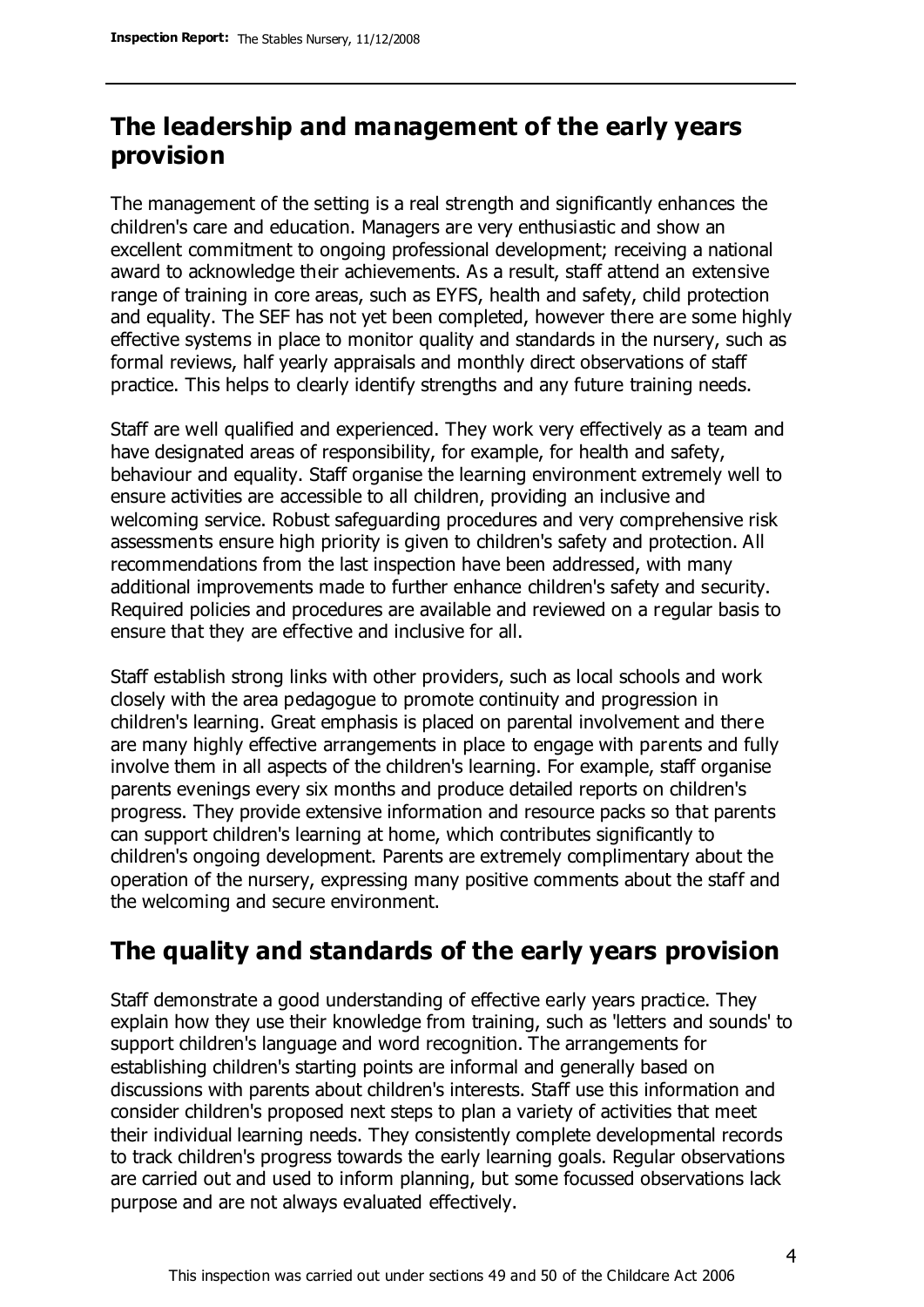The well organised learning environment offers a continuous provision of resources to keep children busy and stimulated. This means children are involved in a good balance of activities throughout the day to promote their learning. All playrooms are well resourced with good quality play materials, including heuristic play sacks, treasure baskets and story bags with puppets. Children develop a strong sense of belonging, with many photographs and examples of their work on display to create an inviting and inclusive environment. They develop very positive relationships with staff and their peers, and their independence skills are developing well. However, children's privacy is not always well promoted when they access the toilets.

Children enjoy exploring in the sawdust or manipulating the play dough using various small tools. They learn how to take care of nursery pets and trips to the farm and duck pond help them to learn about their local community. Parents and outside visitors are used to enhance the curriculum and children particularly enjoy visits from the 'animal man' who shows them giant snails and snakes. Children enthusiastically join in with the 'tidy up song' and demonstrate their creative skills as they make snowmen from salt dough. Lots of sensory activities are provided for babies, such as exploring in paint, water and spaghetti. Counting is encouraged in everyday situations and children use language to describe quantity, size and shape. They enjoy writing letters and wrapping presents in 'Santa's grotto', and show skill in completing programmes on the computer. Children benefit from outdoor play and develop good physical skills as they climb and balance of the challenging adventure play equipment.

Children happily share, take turns and play cooperatively together. They are polite, well-behaved and staff act as positive role models. Children have access to a good range of resources and activities that promote diversity and acknowledge cultural differences. They show a very good awareness of their own safety, and the safety of others. For example, they take much care when using the stairs and remind each other to be careful with the scissors because they are sharp. Good hygiene practices are consistently promoted throughout the nursery and children clean their teeth after eating meals. They benefit from a well balanced diet and learn about foods which are good for them. Outcomes for children are very positive, which enables them to develop skills for the future.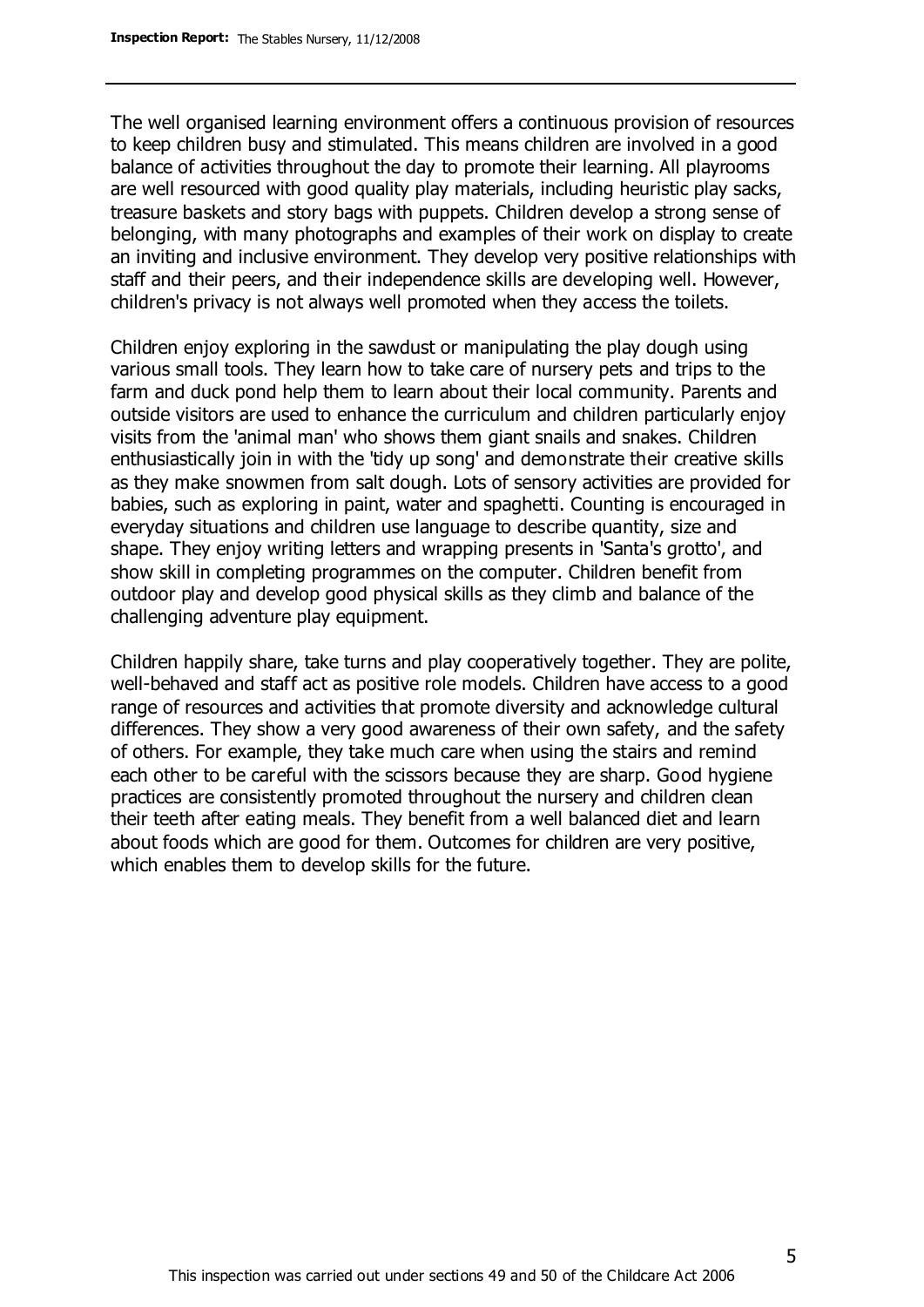# **Annex A: record of inspection judgements**

#### **The key inspection judgements and what they mean**

Grade 1 is Outstanding: this aspect of the provision is of exceptionally high quality Grade 2 is Good: this aspect of the provision is strong Grade 3 is Satisfactory: this aspect of the provision is sound Grade 4 is Inadequate: this aspect of the provision is not good enough

#### **Overall effectiveness**

| How effective is the provision in meeting the needs<br>of children in the Early Years Foundation Stage? |  |
|---------------------------------------------------------------------------------------------------------|--|
| How well does the provision promote inclusive practice?                                                 |  |
| The capacity of the provision to maintain continuous                                                    |  |
| improvement.                                                                                            |  |

#### **Leadership and management**

| How effectively is provision in the Early Years               |  |
|---------------------------------------------------------------|--|
| <b>Foundation Stage led and managed?</b>                      |  |
| How effective is the setting's self-evaluation, including the |  |
| steps taken to promote improvement?                           |  |
| How well does the setting work in partnership with parents    |  |
| and others?                                                   |  |
| How well are children safequarded?                            |  |

## **Quality and standards**

| How effectively are children in the Early Years<br><b>Foundation Stage helped to learn and develop?</b> |   |
|---------------------------------------------------------------------------------------------------------|---|
| How effectively is the welfare of children in the Early                                                 |   |
| <b>Years Foundation Stage promoted?</b>                                                                 |   |
| How well are children helped to stay safe?                                                              |   |
| How well are children helped to be healthy?                                                             |   |
| How well are children helped to enjoy and achieve?                                                      | 2 |
| How well are children helped to make a positive                                                         | າ |
| contribution?                                                                                           |   |
| How well are children helped develop skills that will                                                   |   |
| contribute to their future economic well-being?                                                         |   |

Any complaints about the inspection or report should be made following the procedures set out in the guidance available from Ofsted's website: www.ofsted.gov.uk